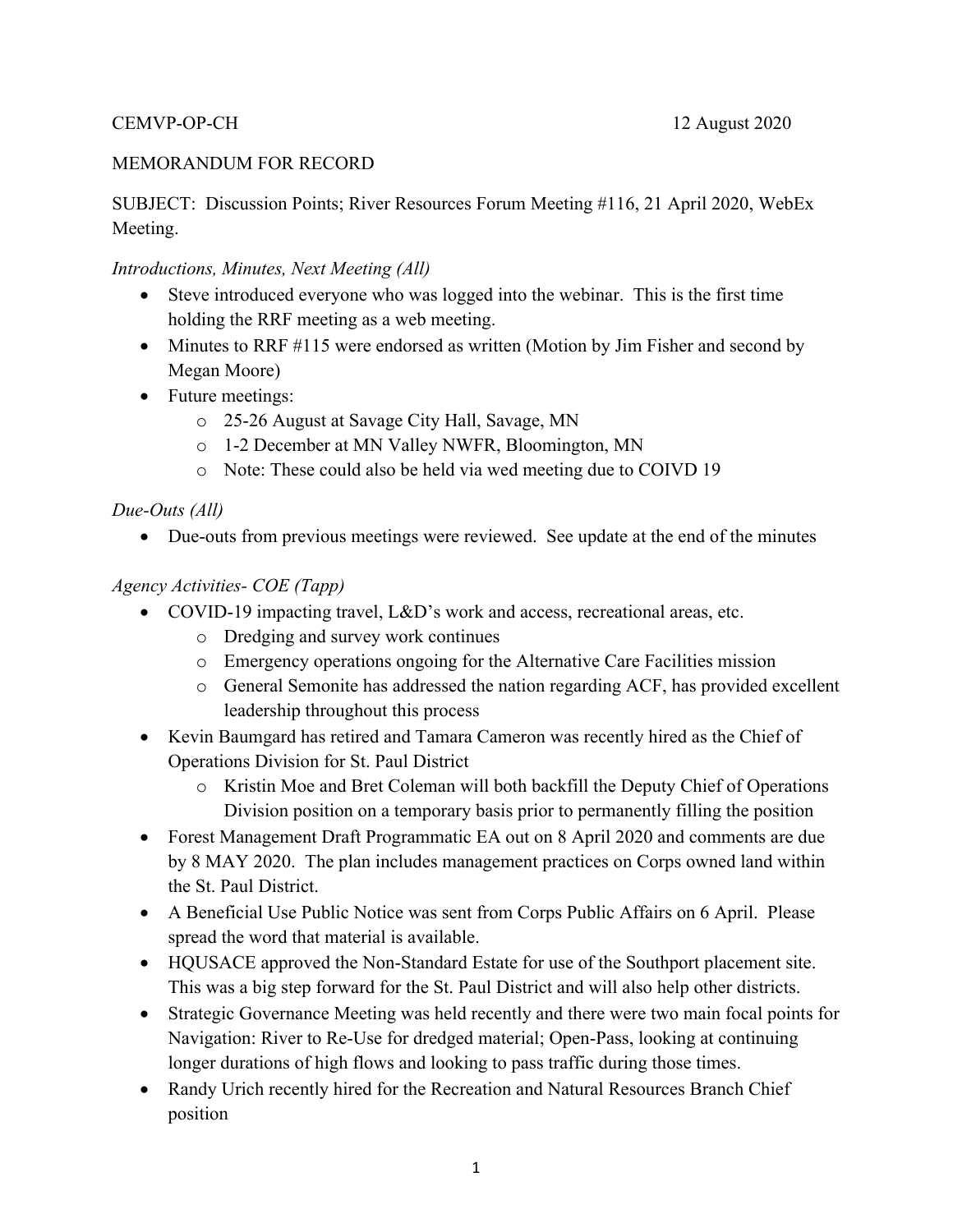o Environmental Section Manager position vacated by Randy should be posted within the next week, Andy Meier has been filling the position temporarily.

### *Agency Activities- WDNR (Fischer)*

- $\sim$ 90% of WDNR employees are teleworking; #1 job for WDNR is to prevent the spread of COVID-19 and all other tasks take a backseat to that
	- o 55 state natural areas have been closed and camping has been closed in state parks
- Statewide hiring freeze related to pandemic, don't have the ability to bring employees into an office at this point
	- o *Hired a Water Management Engineer Megan Duffy before COVID19*
	- o Two permanent positions vacant on the Mississippi River: Mississippi River Planner, LTRM Vegetation Specialist
	- o Sara Strassman backfilling the Mississippi River Planner position half time, she's being supported by other WDNR employees for OSIT needs
- Continue to work with COE and States on Flood, Sediment, and Drought PAS for UMRBA

## *Agency Activities- FWS (Yager)*

- Charlie Wooley accepted the Regional Director position, his previous position backfilled by Chuck Traxler as Deputy Regional Director
- Regional Fisheries position has been filled by Aaron Walt
- Well-staffed now at the regional leadership positions
- Most employees are teleworking due to COVID-19, staff following state guidelines
	- o Some employees are filling mission essential functions, LEO's for example
		- Receiving hazard pay for the risk of contracting COVID-19
- Seeing high recreational use throughout the refuge, folks wanting to get outside
- HQ Office and Winona District Office has moved to 102 Walnut Street in Winona, MN
	- o Employees haven't settled into new offices as of yet

## *Agency Activities- MnDOT (Phenow)*

- Most employees are working from home
- Barge Terminal 1 receiving project funds and should be established soon

## *Agency Activities- WisDOT (Halsted)*

- Teleworking remotely
- Processing Harbor Assistance Program grants at the moment
	- o None of the agreements were issued along the river
- Encouraged states to keep an eye on funding available at the Federal level

## *Agency Activities- MDNR (Moore)*

- Most staff teleworking due to COVID-19 issues, other than a few exempt employees
- Hold on any new hires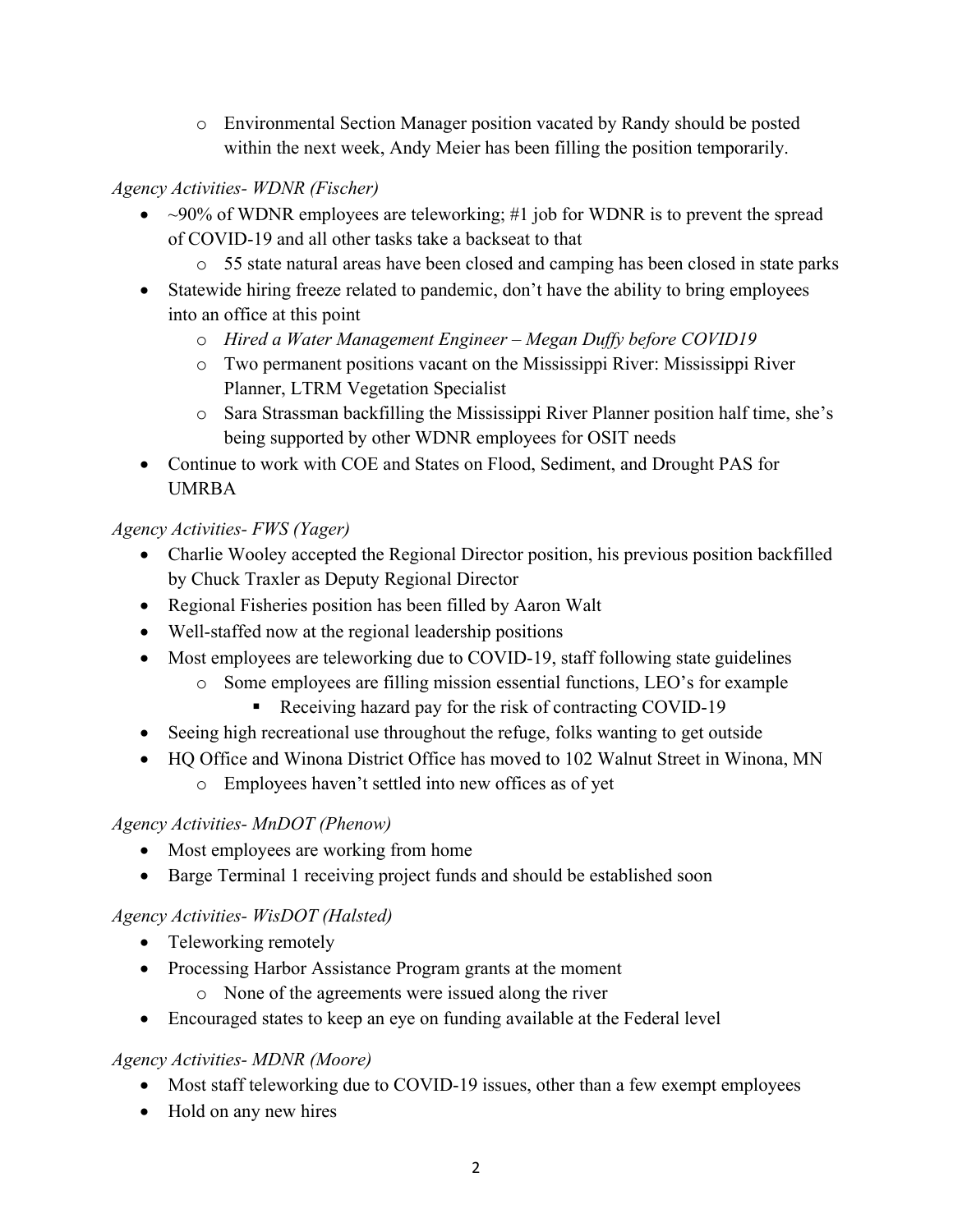- Stay at Home Order expires 4 May
- Staff have been working on "Keys to the River 2020" PAS project with UMRBA
- Busy with FWWG fact sheet review
- Worked on Water Level Management Regional Coordinating Committee, updates of the NESP 53 report, redefining success and compiling ecological standards
- Past month been reviewing several of the COE DMMP's

#### *Agency Activities- IDNR (Hansen)*

- 90% of employees are teleworking
- Under a hiring freeze, all seasonal employees with a start date before 1 June have been terminated
- State Parks remain open
- Will be involved with the strategic planning and HREP selection process review

#### *Agency Activities – UMRBA (Wallace)*

- Trying to develop Keys to the River PAS report in a way that is concise and compelling and allows us to compete for stimulus funding
	- o Hope to have the report out for interagency review later this month or early May
- Interstate WQ monitoring work ongoing
- Looking to revisit the 1989 River Basin Charter
- NESP funding at \$4.5M with \$3M going to navigation and \$1.5M to ecosystem restoration
	- o Pool 2 wing dam alterations is one project that may move to construction
	- o COE to have \$10M in construction ready projects for FY20
	- o Tim Yager questioned whether or not the Pool 2 wing dam alteration project would need to be endorsed prior to moving forward
		- Paul believes the modifications were part of the early Pool 2 CMS which was endorsed by the RRF

#### *Agency Activities- LPLA (Main)*

• No new updates.

*Agency Activities – American Rivers (Dorothy)* 

• Listed the Upper Mississippi River as the #1 Most Endangered River

#### *Beneficial Use Work Group Activities (Kimmel)*

- Held an internal conference call on 9 Sep 2019 to discuss participation in the Beneficial Use Work Group
- Zach has been fulfilling a detail in Project Management and hasn't had much time to devote to this effort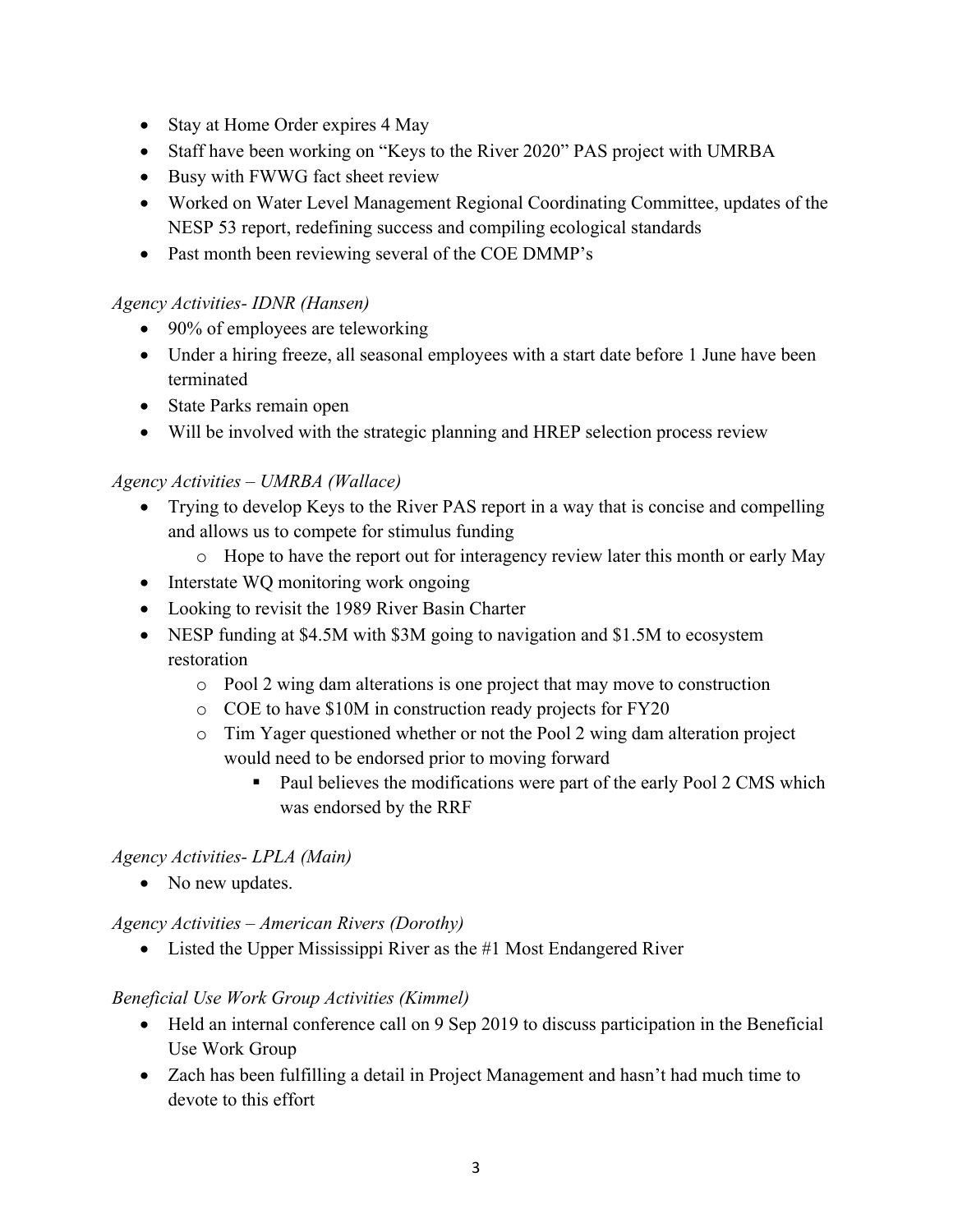- Ask that each agency please email Zach Kimmel with at least one POC who you'd like added to the distribution list and you anticipate being involved in this work group
	- o FWS identified Curt McMurl
- Like to have an interagency distribution list (at least, starting point with major contributors) defined by August RRF
- Once a workgroup is defined, will move forward with a kickoff meeting and charter development
- Sara Strassman asked about river to reuse and whether or not something has been written and could be shared or whether it was conceptual?
	- o Tamara Cameron mentioned that it is purely conceptual at this time, but we're working on pulling something together that's more robust

## *Navigation Work Group Activities (Cottrell)*

- One dock proposal which is going through Regulatory right now in Pool 7 near Shore Acres, La Crosse Railroad Bridge.
	- o NWG is reviewing through IENC
- Small Sewer outfall in Pool 2, line with rock
- Status of Viking Dock in Red Wing Phenow noted the project should be about done now

# *USACE Budget Process (Tapp)*

- Civil Works budget process explained by Steve Tapp.
- Three-year ongoing process of budget execution, defense, and development
- The new O&M 2020 process is just dealing with O&M
- The idea is to transition to a process of buying down risk and spending where we have the greatest need

# *Pool 2 Projects (Cottrell, Kimmel)*

- C&H Overview, Steve Tapp
- Pool 2 Channel Modification Phase I
	- o Discovered sewer outfall in January, found out that the sewer outfall is protected considerably by rock and may cause damage to towboats if there's a collision
	- o Sewer outfall is now marked on S-57 background files, will also show up as an e-ATON and it is physically marked with an actual red buoy
	- o Thus far towboats haven't had any issues staying off the sewer outfall
- Pool 2 Channel Modification Phase II deferred until completion of DMMP due to limited capacity. Channel width improvements will continue as time and funding allow through routine dredging.
- Pool 2 O&M Island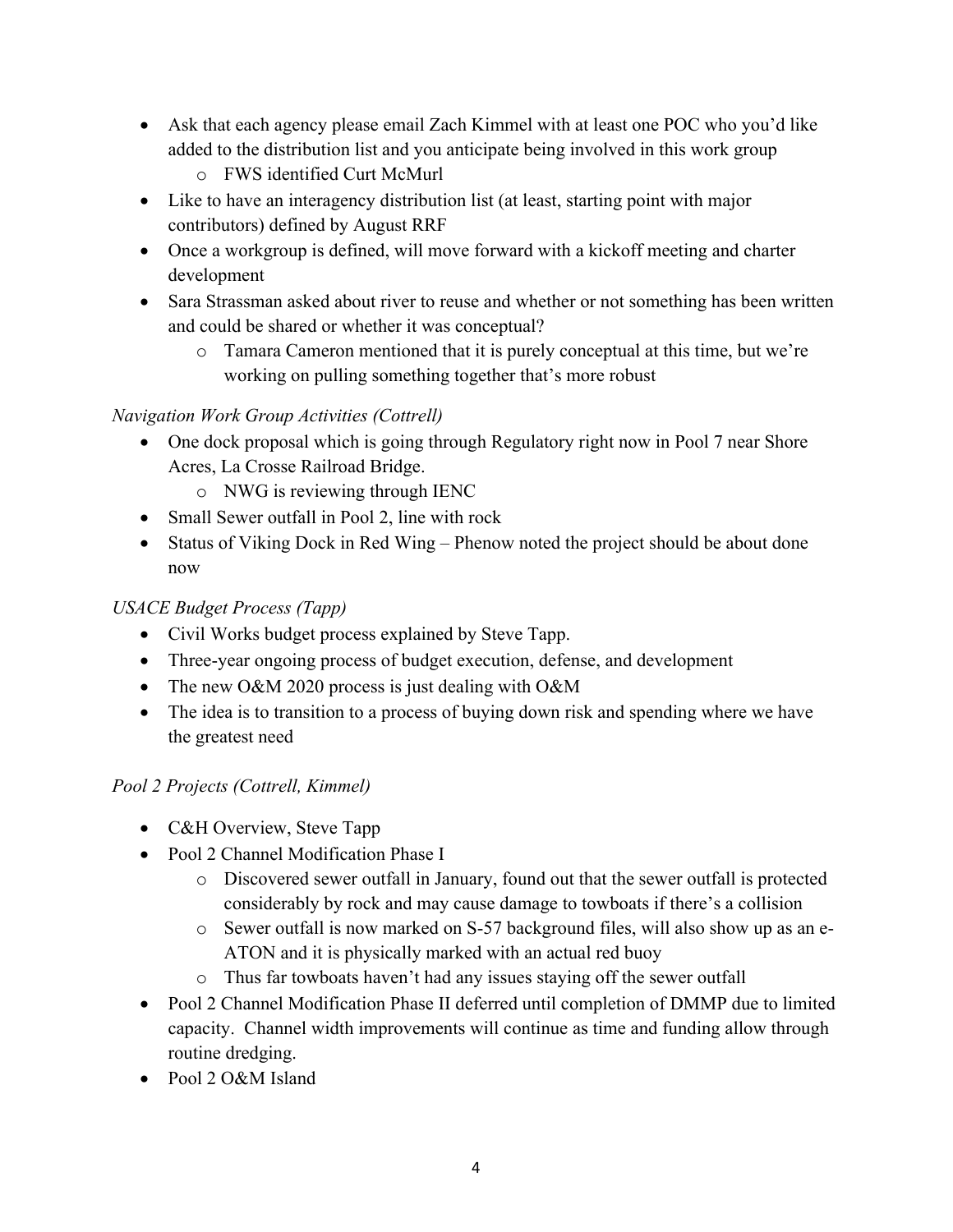- o Tim Yager asked if there was an opportunity to fulfill this project utilizing NESP funding that may be available. Zach Kimmel will discuss with the NESP Project Manager.
- o Target is to have this ready for contract award in July
- o This project has been on the books for over a decade per Jon Hendrickson
	- Started out similar to the LD4 eco-berm which evolved into this island project
	- This is a good test of protecting LD embankments, more-so than the LD4 eco-berm even
	- If Jon Hendrickson believes this is a great piece of infrastructure that provides embankment protection, habitat benefits, and navigation benefits

*Channel Maintenance Program Activities (Tapp, Cottrell, Kimmel, Hendrickson, Machajewski)* 

- Dredging Overview, Dan Cottrell
	- o Overall, channel conditions were better to start the season than initially anticipated
	- o Cuts were laid out to what we'd ideally dredge to as far as depth and width
	- o Volumes don't represent what we would actually be able to dredge due to time and placement constraints
	- o Pool 3, Coulters Island was in poor shape, which is why we had to begin dredging there early in the season
	- o Pool 5, Fisher Island and Lower Zumbro have significant material within the cut and are in poor conditions
	- o Pool 5, Above Mt Vernon was in poor condition as well, we already dredged the location
	- o Pool 6 channel conditions are poor in general, plan on dredging there in the near future
	- $\circ$  Pool 8, Sand Slough, likely to dredge the location this season for the first time
	- o Pool 9, Indian Camp and Lansing Upper Light are both in poor condition
	- o Pool 10, McMillan Island, there's a lot of material within the cut
		- Government Mechanical equipment currently unloading material from McMillan Island, but likely to transition to channel dredging as soon as flows allow
	- o Sara Strassman asked whether the Goetz may be sent downriver and if the dredge would target Pool 9 work first
		- Steve Tapp said Grand Encampment is a higher priority and water surface will be higher in Pool 9. We will keep our eye on Pool 9, but will send the dredge south if there is a higher priority need.
	- o Pool 10 Channel Management Study: Through the hydraulic modeling process the team found that there is not a way to reduce dredging throughout the reach via the use of channel control structures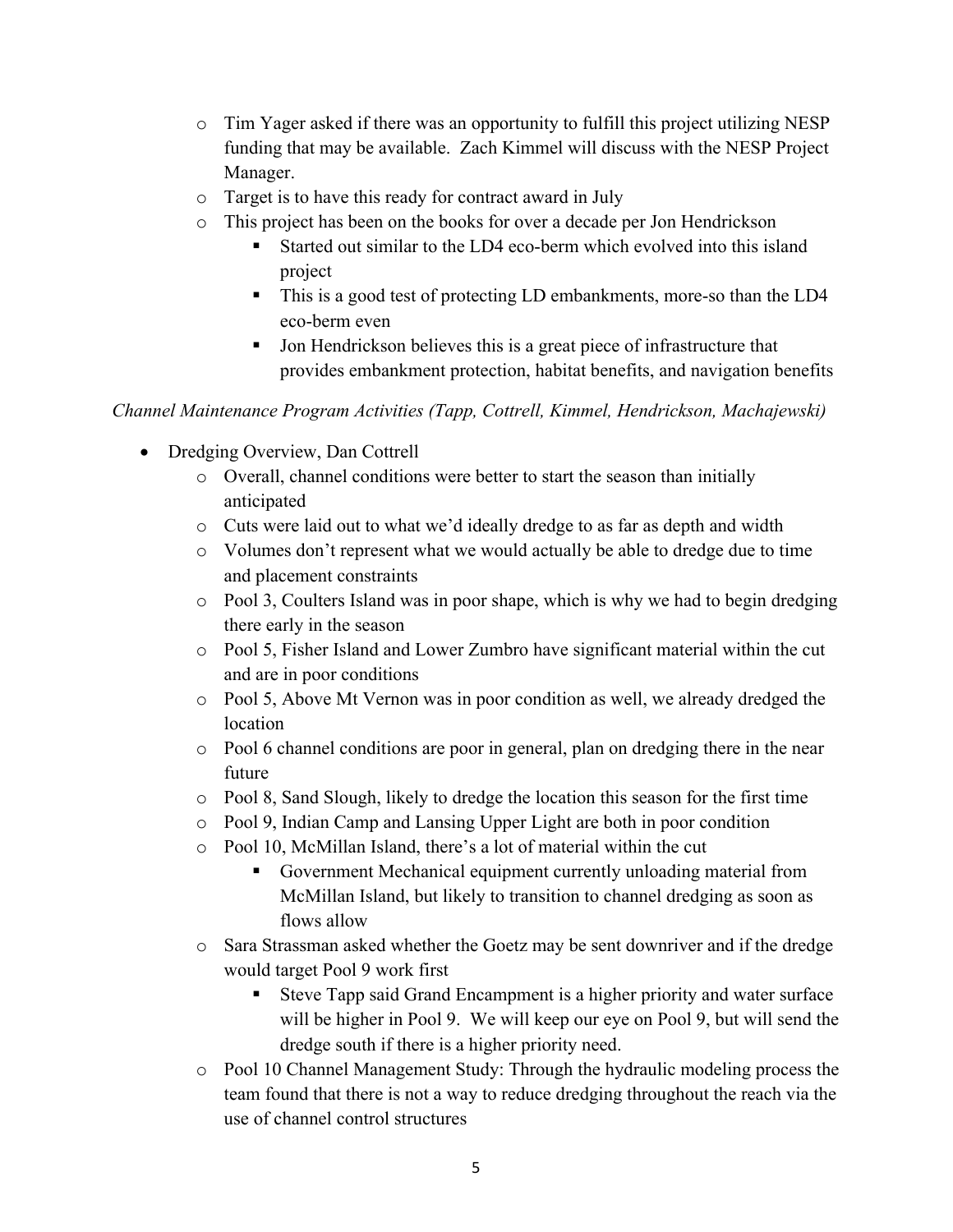- Objective of the study was to have a 50% reduction of dredging in the reach
- Found that there was a reduction in certain parts of the reach and an increase in certain parts of the reach, but overall there was a net increase in dredging projected
- Study will be documented, finalized, and the project will be closed out
- Placement Site Overview, Nick Lorenz
	- o Site reshaping has been ongoing to eliminate vertical faces and deter Bank Swallow nesting
	- o Fountain City 1 and Brownsville Containment are being prepared for hydraulic placement
	- o Beneficial use at Homer will occur as a DOT contractor will be removing material once the project begins, won't have a defined schedule until May
	- o Lower Pool 4 and Pool 5 sites are ready for mechanical or hydraulic placement
	- o Real Estate agreement has been completed for the Red Wing Commercial Harbor site.
- Long-Term Planning Overview, Paul Machajewski
	- o
	- o Corps Island Unloading
		- Completed unloading 495K CY to the Prairie Island Indian Community placement site on 6 December 2019
		- Held OSIT meeting last fall with no concerns noted from agencies
	- o Pine Bend Unloading
		- Completed partial unloading of 50K CY to the Southport placement site last fall
	- o Lower Boulanger Unloading
		- Planning to partially unload 50K CY to the Southport placement site in 2020
	- o McMillan Island Unloading
		- Unloading ~70K CY with Government Mechanical equipment this spring with placement at McGregor Lake HREP
		- Unloading 125K CY by contract this summer with placement at Buck Creek
	- o Lower Pool 4 DMMP
		- Continue working with the City of Wabasha to develop a Sec 217 agreement
		- Still awaiting updated proposal from the City of Wabasha
		- Jim Fischer asked if the Wabasha Port Authority would be left to define which sites are used or if those decisions would still be in the Corps' hands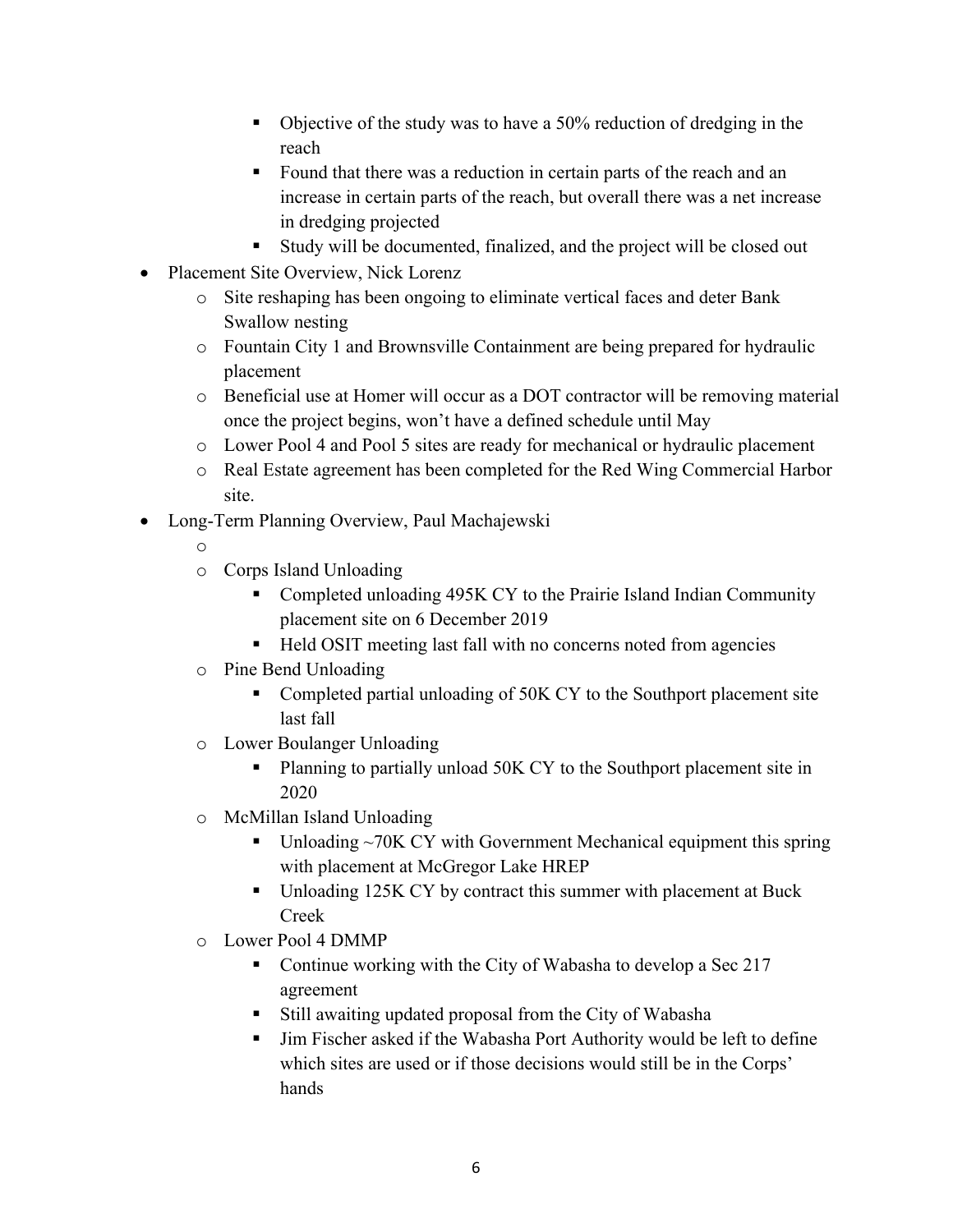- Paul Machajewski mentioned that it hasn't been determined yet, but he envisions ongoing meetings and coordination between the two and both parties having a say in the decision process
- Anticipate generating ~270K cy of material annually in Lower Pool 4
- Megan Moore asked if there were concerns regarding use of the Carrell property, wetland impacts, permitting, etc.
	- Paul Machajewski mentioned that if we use the Carrell site this year, the COE will complete the environmental review and obtain any necessary permits
		- o Paul expressed that we've assessed the western part of the property, will assess the eastern part of the property later this season
		- o Steve Clark mentioned preliminary assessment showed that there weren't many concerns regarding wetland impacts however HTRW will still need to be assessed
- Jim Fischer asked about potential use of the Dairyland Power site for Lower Pool 4 or Pool 5
	- Paul Machajewski mentioned that the last he spoke with them, they were not a willing seller and were still utilizing their property for power generation purposes
- o Pool 6 DMMP
	- Scoping meeting held in February of 2019
	- Developed a tiered plan for utilizing sites in Pool 6 for dredged material placement
	- Draft plan released this winter, held a public meeting in Winona, MN
		- Public expressed concern over use of Homer and Winona Harbor site / Latsch Island expansion
	- Will work on reformulating the plan and hope to have another draft out this summer
	- City of Winona potentially interested in a Section 217 agreement
	- $\sim$  40K cy of capacity available between Homer and Winona Harbor
	- Sara Strassman expressed that WDNR submitted comments for the Pool 6 DMMP and asked if with tiered approach if there was room for incorporating single-use placement into this plan and if these cases would show up in the DMMP
		- Paul Machajewski commented that one-time options are identified as potential future opportunities, but they are not part of the Tentatively Selected Plan and won't necessarily be shovel-ready
		- Sara also asked if there was a cubic yardage that was required for a one-time placement project to be fruitful.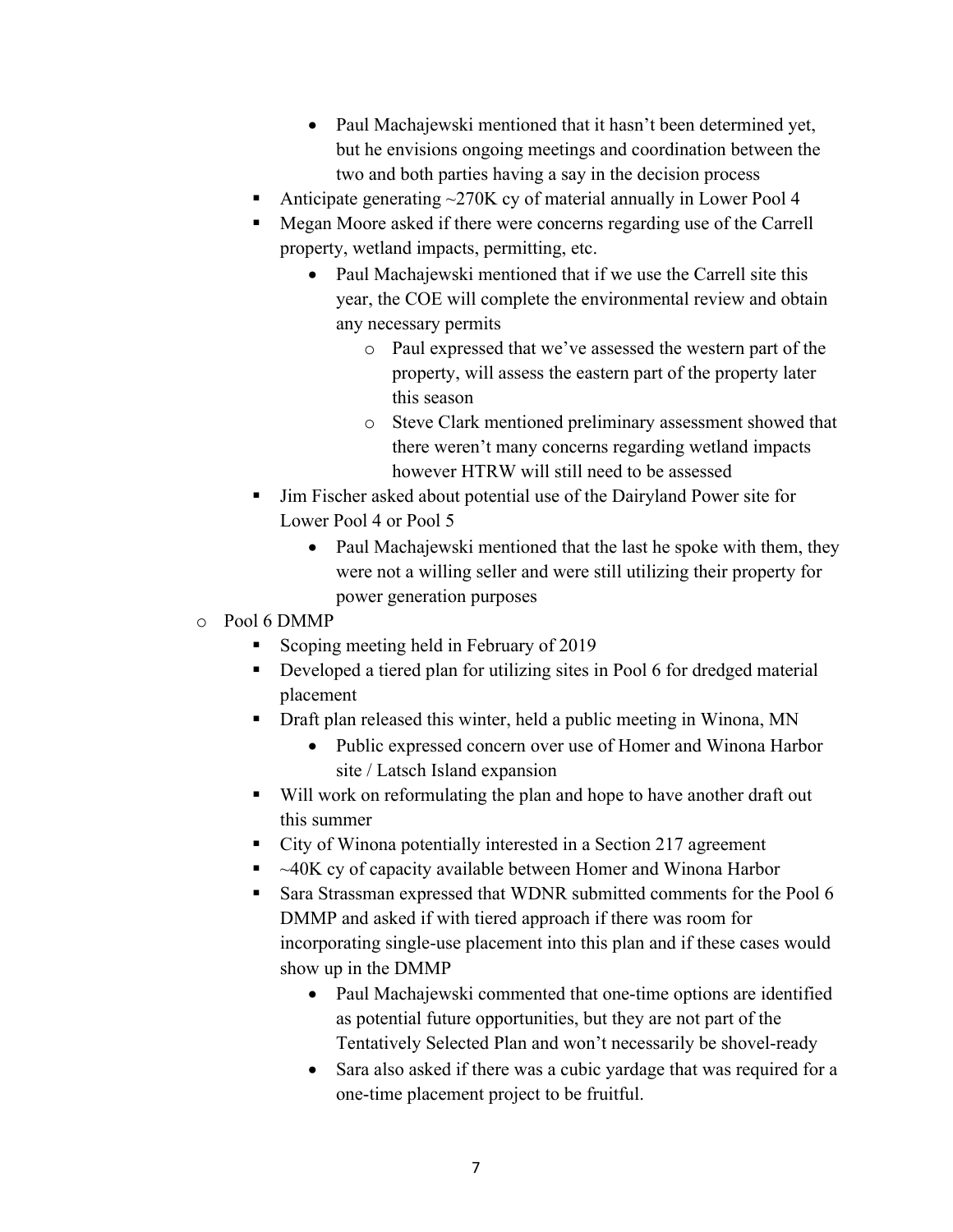- o Paul mentioned that for Mosquito Island there was an entire separate team outside the Pool 6 DMMP PDT that looked into these options and he sees these smaller planning efforts moving forward in a similar manner
- o Pool 5 DMMP
	- **FONSI** signed in late February
	- In the process of acquiring  $\sim 1,000$  acres of property to manage material generated from channel maintenance activities
		- Closing on property likely in mid-May
		- Implementation planning will follow, likely in the summer of 2020
	- Farming will likely continue in the area until that portion of the site will be needed for material management
	- Completed purchase of 50 acres on north side of County Road 84.
	- One endorsement issue states have been discussing relates to Pool 5 specific opportunities; both MDNR and WDNR see great opportunities as part of the Pool 5 DMMP implementation and the agencies would like to see that the integration occurs
	- Two other issues relate to DMMP's in general
		- One-time placement opportunities, understand the scope limitations but these opportunities are critical and wondering how we break the barrier from the planning perspective
		- RRF endorsement process, stressed importance of maintaining strong partnerships and dialogue throughout the approval process
	- Zach Kimmel questioned whether or not the partners would like to be involved in alternative development regardless of DMMP location, etc.
		- Jim Fischer expressed that the preference would be to engage all partners and foster engagement as workload allows
		- Megan Moore questioned how final are the plans? Megan also noted that in Pool 5, the MDNR provided comments, but there wasn't any back-and-forth collaboration
	- Steve Tapp mentioned that this is a new process for everyone, we certainly don't want to seek RRF endorsement after the FONSI is already signed
		- Finishing reports allows us to proceed with our RE actions
	- Megan Moore asked, assuming that there will be implementation plans for other DMMP's, what that looks like moving forward?
		- Megan also commented that it will be good to have a well-defined way forward for how we move to implementation and how partners are engaged, that may alleviate some of the anxiousness in approving DMMP's that don't specifically define site use at times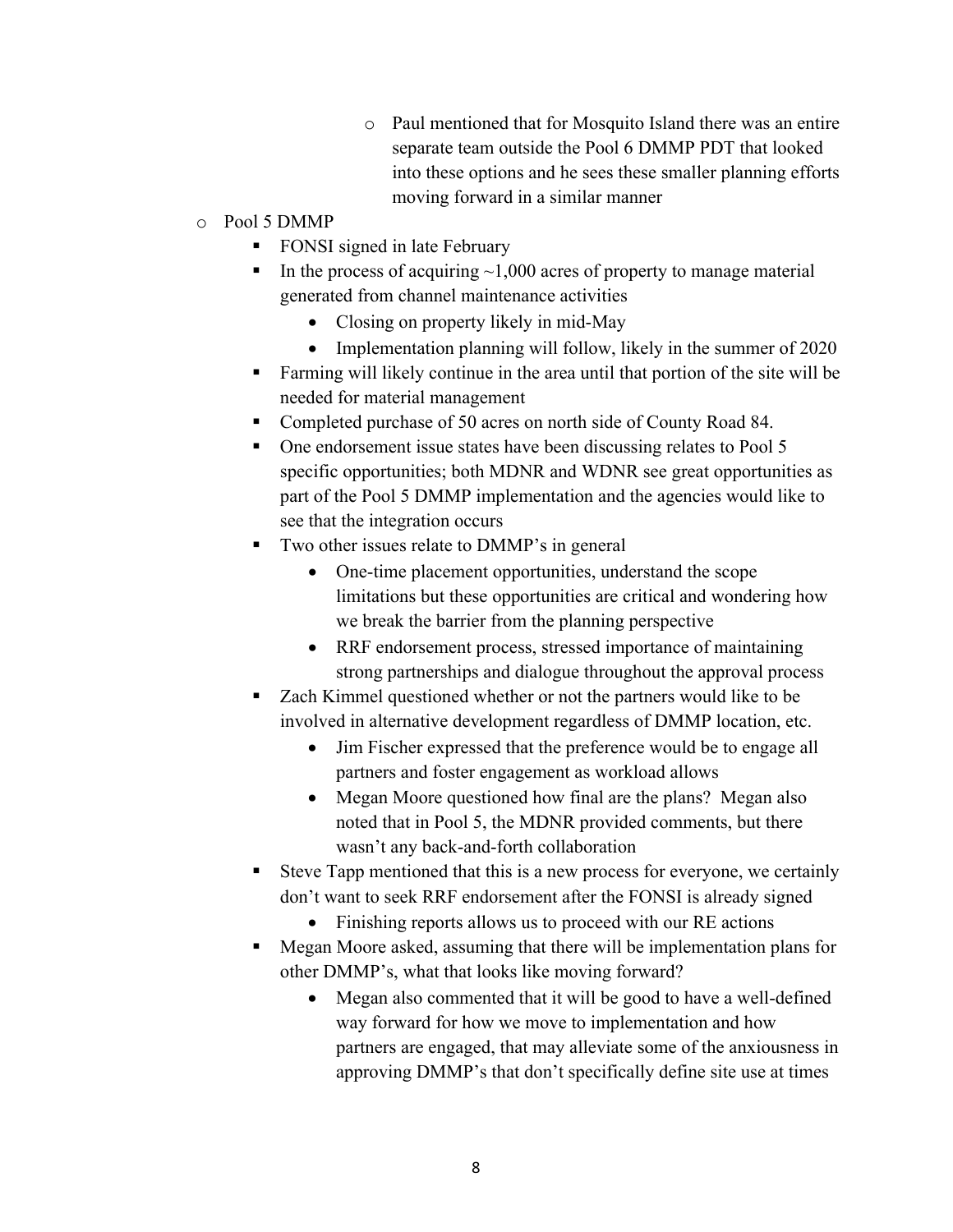- Kirk Hansen noted when doing benefit cost ratios, small projects fall out but they often don't take into account social services
- Steve Clark expressed that the integrated EA's as part of DMMP's show that these subject properties are suitable locations; also shared that there isn't enough time to cover all potential beneficial use opportunities and cover those actions within the EA
- Steve Tapp expressed the importance of back-and-forth coordination with partners throughout alternative development and providing the partners the opportunity to review
	- Sara Strassman expressed that depending on workload, it's difficult to complete a thorough review in a short time, so encourage the COE to be mindful of that
- Tim Yager expressed that it seems since GREAT I the Corps and partners have been emphasizing getting material out of the floodplain and to an upland location and now there's a push toward more one-time placement opportunities
	- Jim Fischer agrees that there is a bit of philosophical shift, but we need to find the right balance
- Tim Yager expressed that whether the COE placed 10 CY of sand or 100K CY of sand, the same planning is required and the time may not be able to be justified; his determination through the initiation of the programmatic EA for beach nourishment was that the benefit didn't justify the substantial effort
- Several minutes were spent reviewing the slides provided by WDNR and Corps regarding the DMMP review and endorsement process.
	- Steve Tapp agreed that the Corps would get feedback from those involved in the process and hold a follow up meeting for further review. Once refined a little more, it would be brought back to the agencies for discussion and eventually endorsement.
- Megan Moore asked if the Corps would be completing another wetland delineation and Steve Clark confirmed that a full delineation would be completed on all property purchased
- Jim Fischer thanked the COE for putting the Pool 5 DMMP together, upland placement with long-term capacity is great
- **Endorsement, Pool 5 DMMP: Tim Yager motions to endorse, Jim Fischer seconds endorsement, all were in favor of Pool 5 DMMP and it was endorsed by consensus.**
- o Pool 2 DMMP
	- There was a very brief discussion regarding the Pool 2 DMMP endorsement request.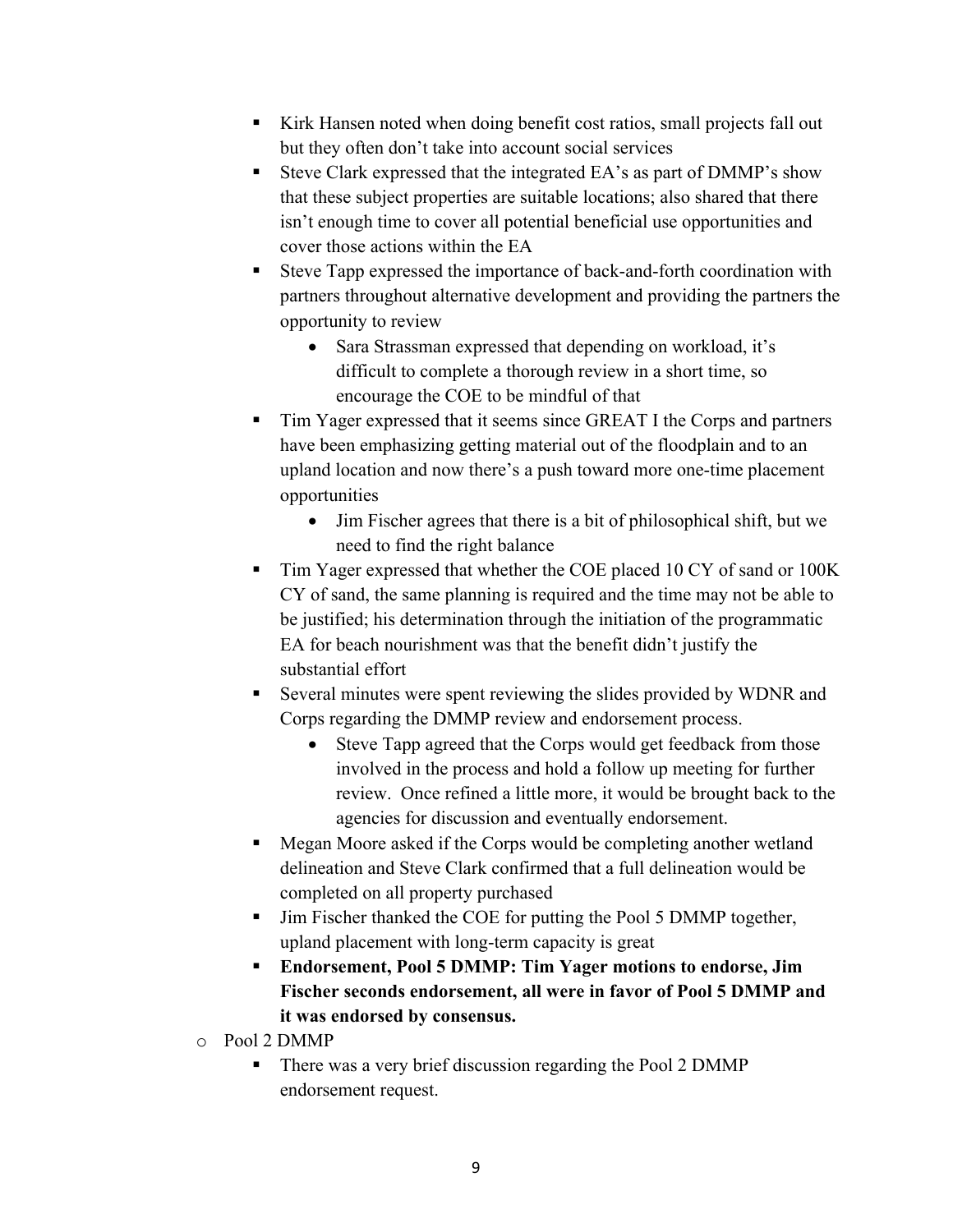- The Tentatively Selected Plan is use of Southport and the Lower Grey Cloud Island (LGCI) Pit, while all CMMP sites will be contingent options
- Stress that the LGCI site management plan is purely conceptual
- The reason priority fill areas were identified was primarily to sequester an area that we could place material into hydraulically; the property lines don't necessarily follow the priority fill locations
- **Steve Tapp made a motion to endorse the Pool 2 DMMP with contingency (added by Megan Moore) that placement of any fill within the floodway will be accompanied by a no-rise certification. The motion was seconded by Jim Fischer and endorsed by consensus.**
- Pool 10 In-Water Placement (Steve covered fairly quickly, please supplement with presentation)
	- $\circ$  ~64K CY dredged initially from the McMillan Island dredge cut, ~47K CY of material settled within the placement matrices
		- $\sim$  13K CY of material remains within the placement matrices
	- o Two main due-outs from the OSIT meeting on 24 Jun 2019: likelihood of impacts to flood stages and likelihood of sediment deposition in side channels
	- o Follow up surveys conducted after placement on: 28 Jun 2019, 1 Jul 2019, 22 Jul 2019, 29 Aug 2019, 26 Nov 2019, and 25 Mar 2020
	- o Survey data showed substantial material movement throughout main channel bed in Lower Pool 10
	- o No way to know for certain regarding flood stage impacts without modeling
		- If there were flood stage impacts, they were marginal and temporary as the same amount of material placed was previously removed
	- o System is very dynamic and appears to be going back to conditions prior to thalweg placement and flows are coming into the main channel from the vast majority of side channels; backwater deposition is highly unlikely and survey data backs that assessment
	- o Will continue to monitor the area and coordinate with agencies
	- o Pool 10 DMMP PDT will look into feasibility of thalweg placement as an option within this reach
	- o Kirk Hansen asked whether surveys will continue throughout the reach, expressed it looks like the plug of material placed is transitioning downstream
		- Steve Tapp confirmed that we will continue to monitor
	- o Steve Clark mentioned that we have a draft EA that is going through internal review right now and will be distributed to agencies in the near future
		- Jim Fischer asked if the EA is for routine use of thalweg placement
			- Steve Clark expressed that it is for the one-time placement that occurred in 2019; EA is assessing two alternatives: 1) remove material placed in-water, 2) leaving material in place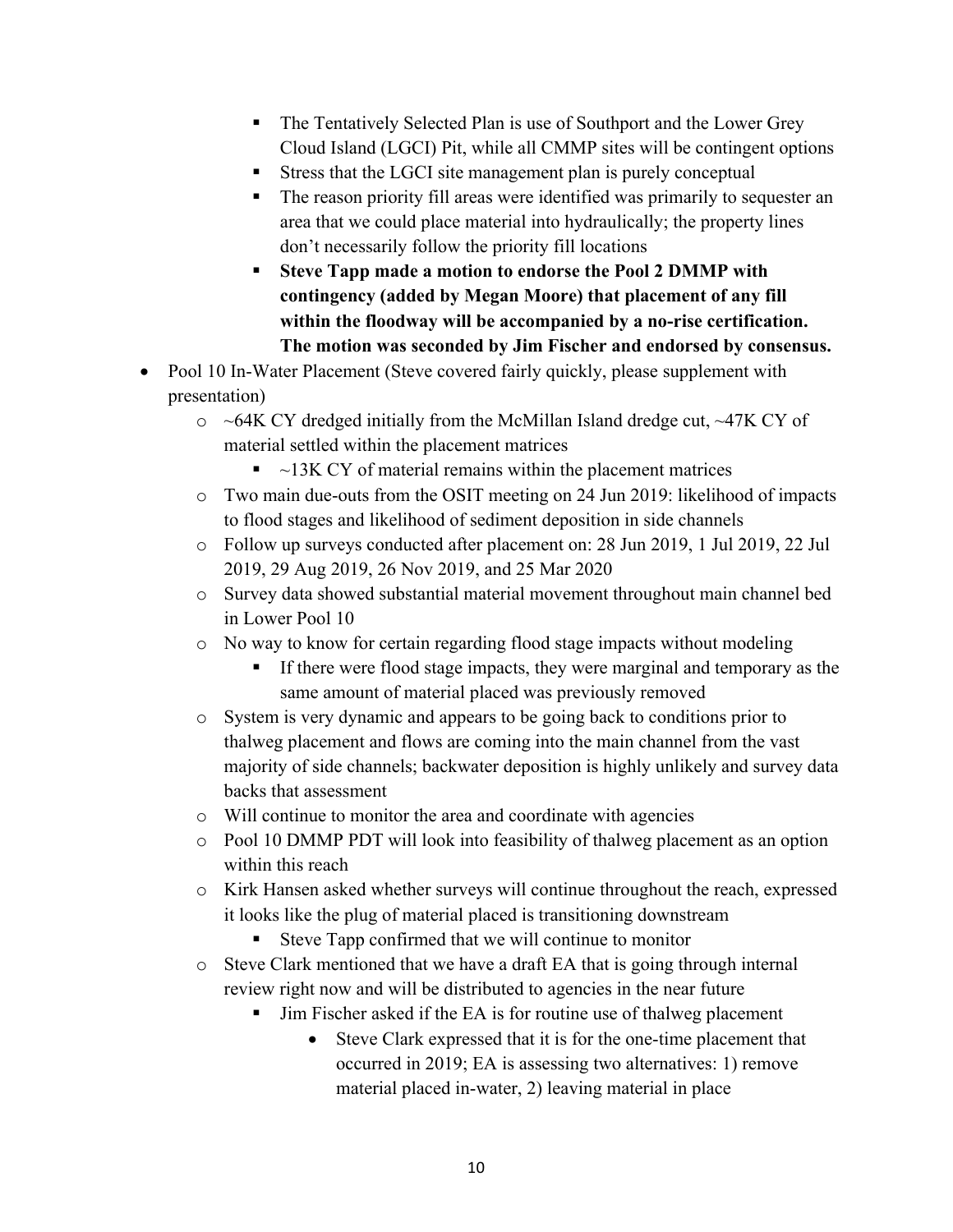$\circ$  Jim Fischer thanked the Corps for the follow up and the EA. He noted it will be a challenge to permit this activity in Wisconsin due to differences in environmental requirements.

#### *Upper Mississippi River Restoration (Deen, Kimmel)*

- Angela Deen took over as the new UMRR Program Manager for St. Paul District in January. Kelly Phillips and Zach Kimmel will be helping
- Lower Pool 10 HREP
	- $\circ$  Preliminary volumes  $\sim$ 200K CY of borrow material needed
- Bass Ponds HREP
	- o Advertised contract in March and bids will be opened on 14 May
- Look into completing a pre-project site visit in August 2020 and a post-project site visit as part of an August RRF meeting following construction of Reno Bottoms
	- o Improve floodplain forest and back water channel conditions
	- o Formulate alternatives this summer and complete plan in 2021
- McGregor Lake HREP
	- o Several schedule caveats: flow and water surface impacts, mechanical issues, channel maintenance needs, COVID-19 could impact schedule
	- o All material placed in McGregor Lake thus far has come from the McMillan Island placement site
	- o 9.31' is the hinge point for access through the bottom of McGregor Lake; 14.75' as of this morning, forecast is to drop to 12.5' over the next week
	- o Installed turbidity monitoring and providing updates
	- o Great success story
- Conway Lake
	- o Construction anticipated to begin in May 2020 and last until the fall of 2022
	- o Ran into some issues with granular borrow, this was due to the fact the plan drawings only included a portion of the Lansing Island site for borrow and a partial site excavation of ~95K cy was completed in 2018
- Pool 8 Islands, C-8 Sill Repair
	- o Looked into potential of completing work this spring with government mechanical equipment due to high water, was determined the work is not mission essential
		- Limiting crew time together as much as possible due to COVID-19
	- o Will continue to assess moving forward throughout the season, if water cooperates may be possible to complete at a later date
	- o Construction constraints high water required to access the sill, but at that water surface placement will be very challenging
	- o Propose to potentially offload and stockpile rock, then return at a later date and dress it up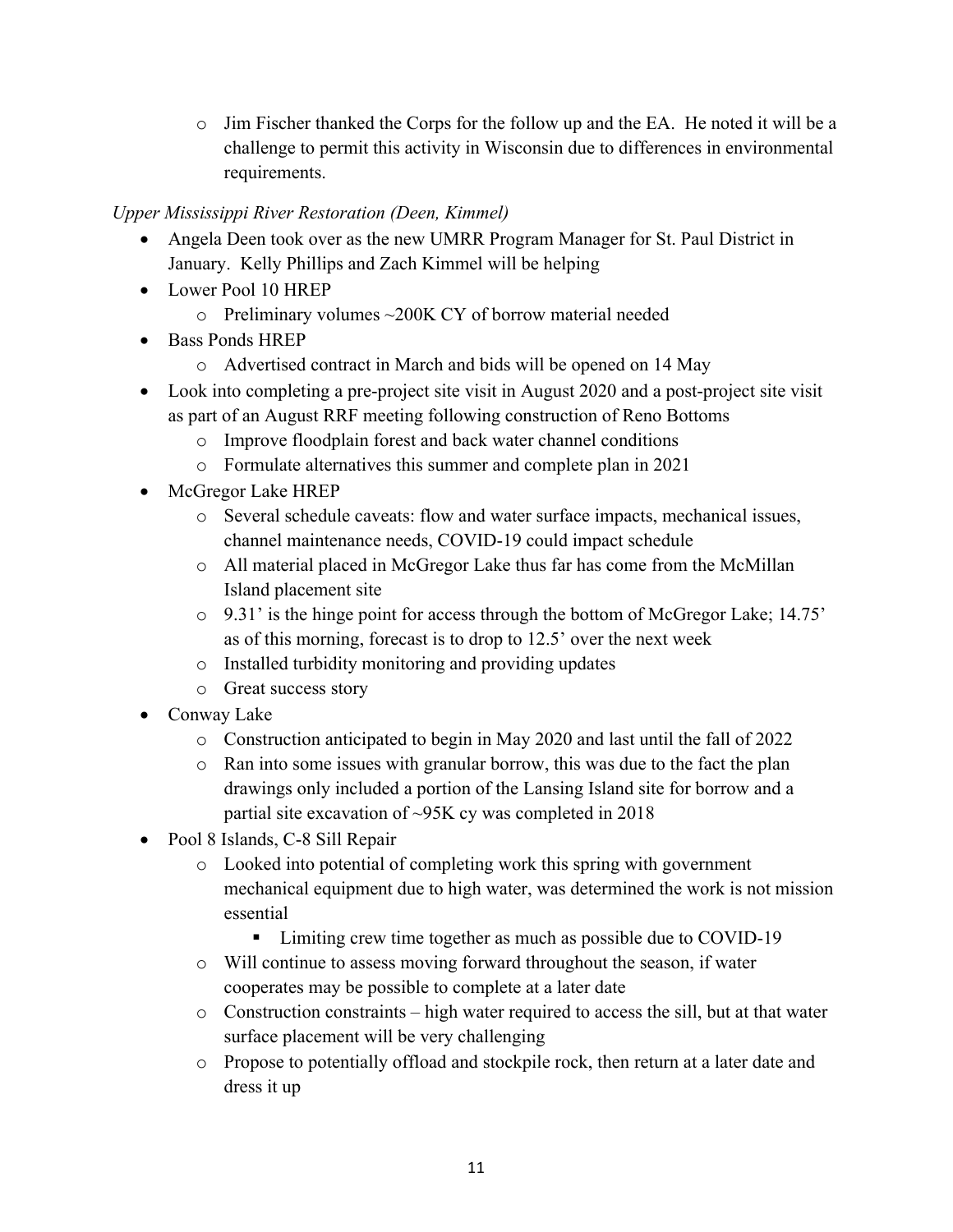FWS contacted the Corps regarding Cold Springs status. Angela said FWS is going to survey (Wendy) and get back to the Corps.

## *Section 204 Projects & 1122 Pilot Projects Update (Novak, Deen)*

- Pigs Eye Lake
	- o Working through Plans & Specs now, CT award deferred to FY21
	- o Currently finalizing cost estimates and working through constructability (need for access dredging)
		- Staging details also being worked through
	- o Civil working on design for removal from Pine Bend, likely material shortage so Lower Boulanger will also be identified as a borrow source for granular
- Head of Lake Pepin
	- o Approved Sec 1122 PPA by HQUSACE, hope to sign with WDNR this summer
		- Rylee Main asked if there are going to be an issues with the State signing the PPA
			- Jim Fischer responded that WDNR legal team will have to look at the PPA language
	- o Project is still pending Sec 1122 appropriations which aren't guaranteed by Congress
	- o Construction anticipated to take 3-5 years to complete
	- o Project will use ~400K CY from Reads Landing
	- o Jim Fischer commented that the full project dollar amount has not been received, he asked if it was possible to construct the project in phases so WDNR could obtain additional funding in later years
		- Angela Deen responded that the WDNR isn't required to have all of the funding up-front

*Regional Sediment Management, Chippewa River Project (Hendrickson)* 

- COE PDT is Jon Hendrickson, Alex Nelson, and Zach Kimmel
- Project began in 2014 after navigation channel closure, COE partnered with USGS to begin collecting more data on the Chippewa River
- Goal is to develop models to understand: 1) floodplain connectivity and sediment storage, 2) geomorphic lag time, 3) sediment delivery to the Mississippi River
- We're in the final year of a four-year effort
- 2020 efforts: USGS data collection and analysis, USGS summarizes results in Journal Article, USACE develops 1-D/2-D HEC-RAS model of lower Chippewa River (RSM funds)

## *Fish and Wildlife Work Group Activities (Winter)*

Pool 8 Poolwide Forest Restoration HREP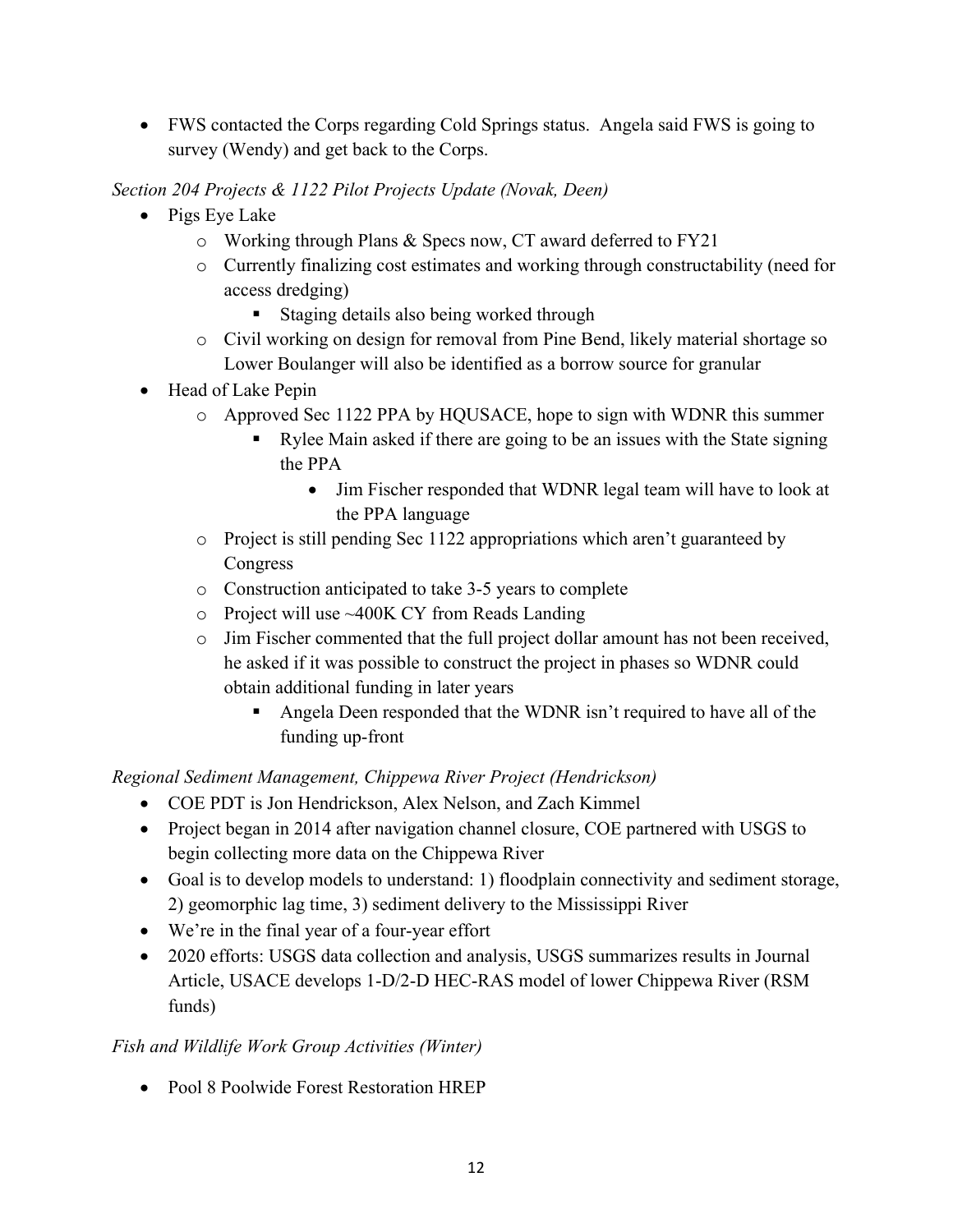- o Fact sheet wasn't completed on the same timeline as the other fact sheets, but was recently finalized
- o 10 April 2020 fact sheet was submitted to RRF with an issue brief requesting endorsement
- FWWG also submitted the UMRR 2019 HREP Selection Process: Insights and Improvements Document for RRF endorsement on 10 April 2020
- If RRF endorses the fact sheet, they're both endorsing the updated Pool 8 Poolwide Forest Restoration HREP fact sheet and the prioritization list which would include the Pool 8 project as fifth in the list
- Steve Tapp will send the endorsement request to RRF members as soon as possible.

## *Water Level Management Task Force (Stefanski)*

- Last met 28 February 2020
- Brenda Kelly from WDNR is still working on the charter for the task force
- Aaron McFarlane has been working on defining a drawdown for the public view, water level management determined by the group to be most appropriate
- Photo points may occur as part of the next task force meeting, to be held later this summer
- Large part of the previous meeting spent on establishing triggers, team was unable to reach consensus on defining triggers
	- o Several options emerged including what year to use as a vegetation baseline. 1975 was suggested as the "gold standard" for vegetation.
	- o Unable to reach consensus, but the portion of the team that met in person suggested adaptive management approach described extensively in the October 2010 "An Adaptive Management Approach for Summer Water Level Reductions on the Upper Mississippi River System" by Johnson et al should serve as the guiding document for moving forward with WLM
	- o Discussions will continue with the larger UMRBA WLM Regional Coordinating Committee on 12 May 2020
	- o Fischer said 10 years ago WDNR was all over the board on drawdowns and went through years of dialog to determine WLM usefulness as a tool. They agreed as an agency with the strategy of using WML as a management tool. WLM within the band is good for all times and places, but when full scale, a threshold or goal is needed to determine where and when appropriate. Disappointed to hear the task force has gone down that path and encourage them to use 1975 as the trigger point.
	- o Moore thanked WDNR for coming to consensus on using a science based trigger, but didn't think enough data is available. Need to answer some questions with further drawdowns to identify triggers.
	- o Stefanski will pull questions out of table 1 of the adaptive management report and bring up regionally as next assignment and how it relates to the fact sheet.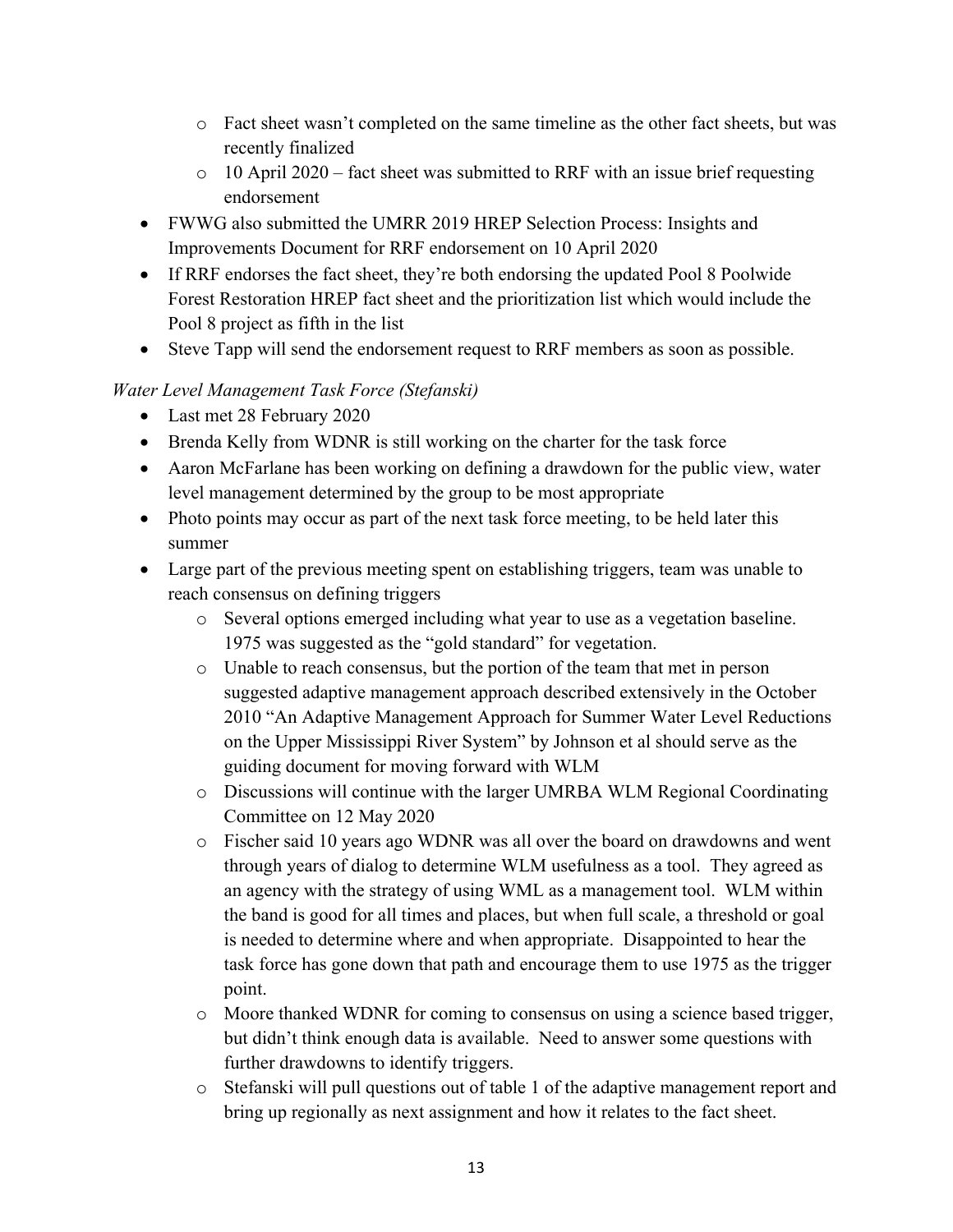#### *Recreation Work Group (Strassman)*

- RWG last met on 27 January 2020
- RWG Charter underway, incorporating comments from RWG members, near final o Need to collect signatures remotely to endorse charter
- New regulations for fishing are in place
- Wonders if there's a role for the beneficial use work group to tackle the beach nourishment action. Kimmel will take on beach nourishment and Strassman will help him with the WG Charter.
- Sara recommended that a small team convene to discuss compliance gaps for beach nourishment actions after the Master Plan effort has been completed
- Offices were searched for boating study information and CDs of flights were found, but not the ArcGIS files. We were supposed to be provided with files but there are questions about compatibility now. This still needs more discussion and will remain on the due-out list.

#### *UMRBA Flood Risk, Sediment Management, and Drought PAS (Stephenson)*

- Flood Risk, Sediment Management, and Drought PAS
	- o Improved the draft report and incorporating comments
	- o Working with team leads and agencies on a robust review following the first cut
	- o Discussing which factors contribute to conveyance of flood and sediment
	- o How do we reduce economic and environmental vulnerabilities tied to flood risk, sediment management, and drought
- Water Level Management PAS
	- o Continue to update NESP report
		- **Working on dredging required and acres exposed**
		- Pools 2 and 3 were added to NESP report evaluation, now includes 2, 3, 5, 5A, 6, 7, 8, 9, and 10
- Olivia Dorothy commented that the environmental groups had issues with the structure and functionality of the survey
	- o Prefer more open responses rather than required to provide a yes/no response even if on a sliding scale
	- o Working on developing more detailed comments to submit
	- o Need more consideration of urban needs and not so much focus on rural needs
	- o Requested a more free-ranging response on future surveys

#### *USAF Disposition Study (Bischoff)*

• Presentation deferred

*Emergency Dredging Discussion (All)*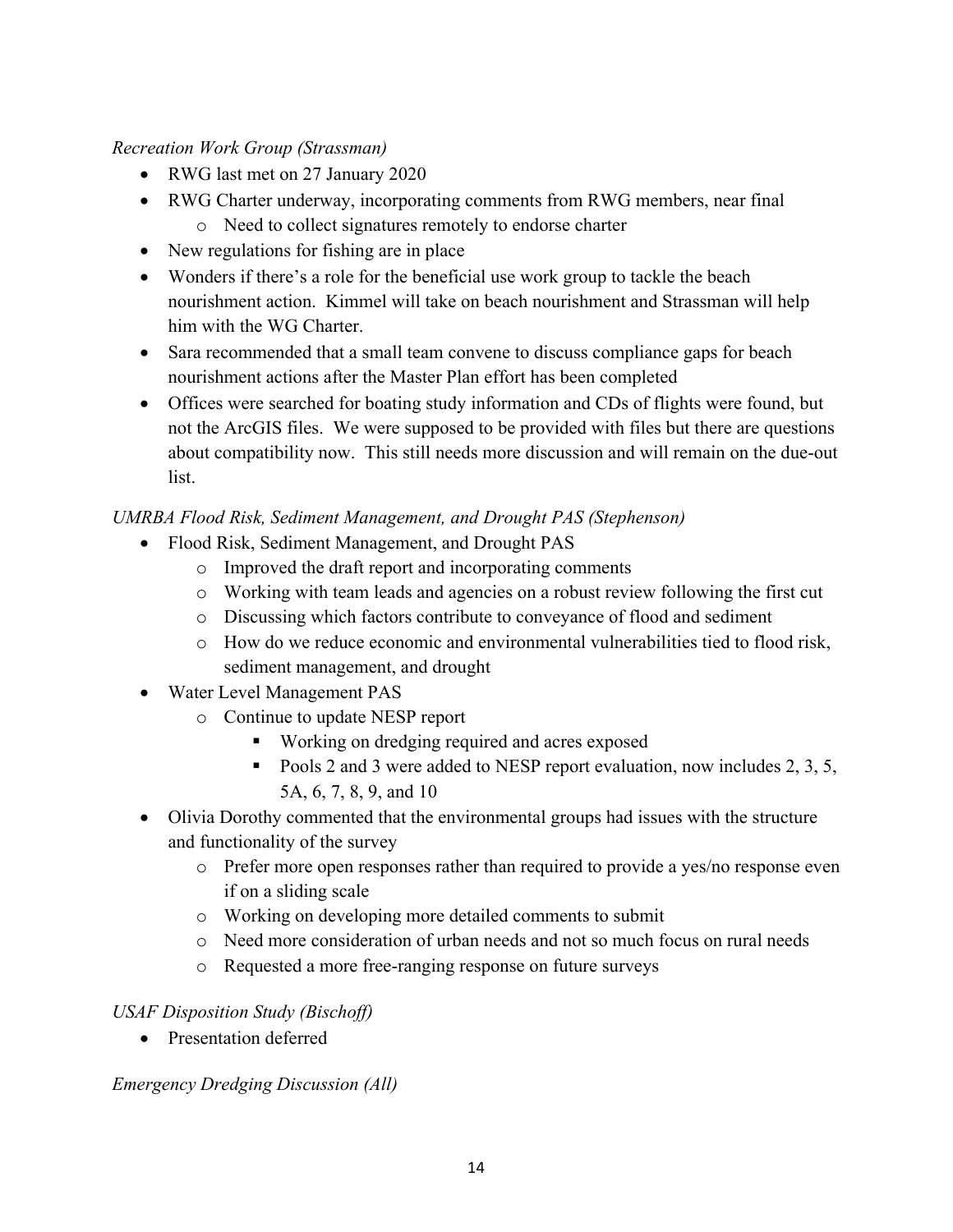- Recent concerns were raised by States regarding the emergency dredging language proposed by the Corps. The main concern was related to how decisions are made and where material is placed.
- The emergency designation does allow the Corps to determine where material goes, but only after making every attempt to contact the appropriate federal and state regulatory agencies and OSIT representatives to get recommendations and seek advice.
- The Corps has the authority to maintain the channel and that includes making decisions on when and where to dredge and to what depths and widths. No other agency has the accountability when things go wrong and the channel is shut down.
- After some discussion the RRF agreed on the following language, combined from FWS and WDNR input, but endorsement will be requested at the next meeting after the term "pilot channel" is defined.
	- o Emergency dredging is defined as dredging, required to free a grounded vessel, remove shoals in the channel as a result of a vessel freeing itself, or to remove unanticipated shoals in the channel arising from extreme weather-related events and that prevent safe vessel passage. The emergency will continue only until a pilot channel is established to an adequate channel depth and width, as determined by the Corps, is restored to allow vessel passage.

## *Other Topics/Issues, Due-Outs, Future Agenda Topics (All)*

- Other topics:
	- o USAF Disposition Study
		- Kevin Wilson mentioned that there have been a series of public meetings, the report will likely be compiled sometime in the spring of 2020
		- Nobody has expressed interest in taking over the lock, so the Corps will likely continue to maintain
		- LSAF and LD1 disposition studies will begin in August 2020 and will be more complicated than the USAF disposition study
- Future Agenda Topics
	- o USAF Disposition Study (Nan Bischoff)
	- o Emergency Dredging Language Endorsement, with Pilot Channel Definition (August RRF)
	- o USCG Auxiliary Authorities and Programs (TBD)
	- o Most Endangered River Report (Olivia Dorothy)
	- o Engineering With Nature, August RRF (Burton Suedel)
	- o Minnesota River Basin Interagency Study (Nate Campbell)
- Due-Outs: From RRF 116
	- o COE to set up a meeting with voting members to discuss DMMP review and coordination process; will later be vetted through the RRF for formal endorsement (Tapp)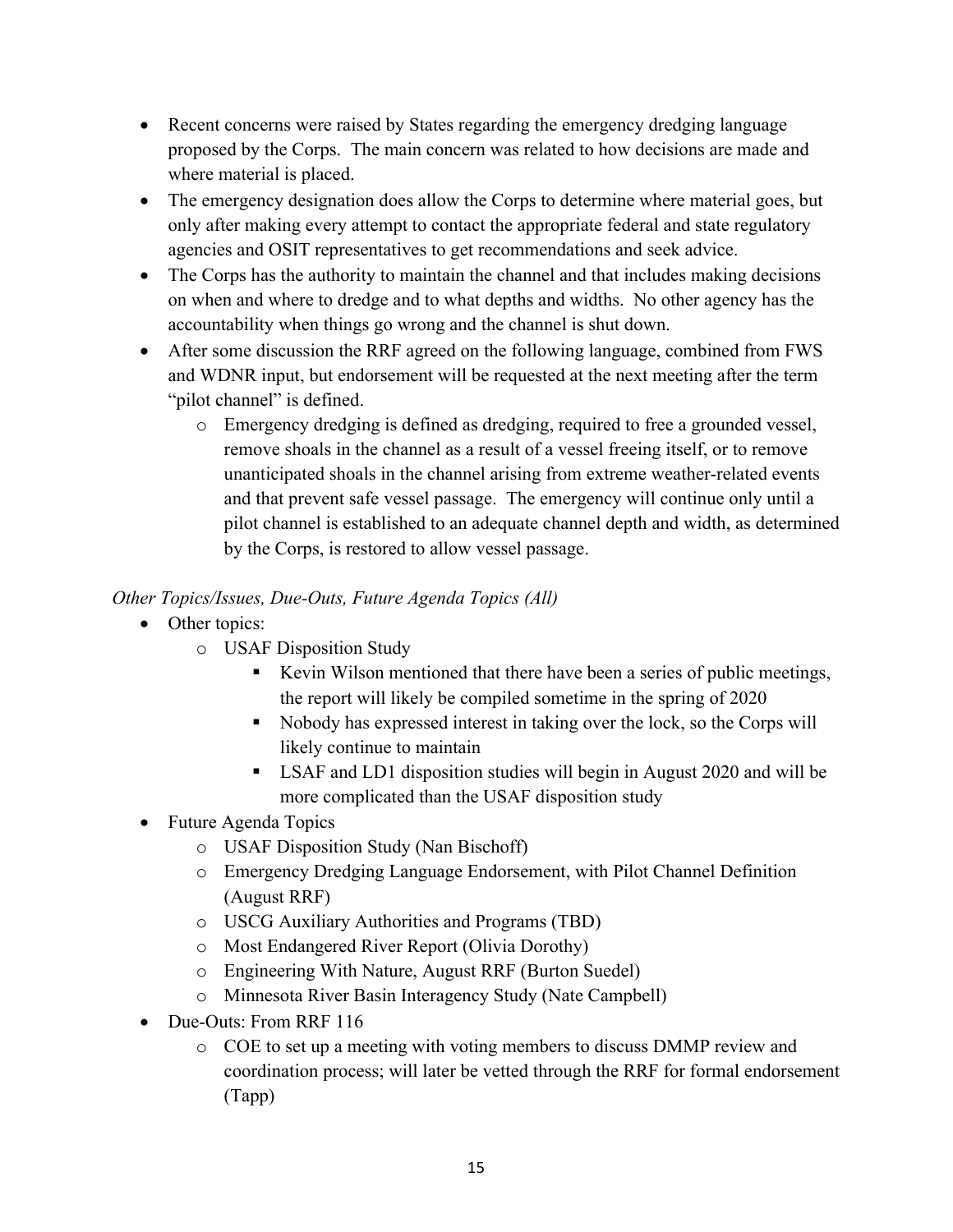- o RRF to distribute Pool 8 Poolwide Forest Restoration Fact Sheet for endorsement, along with the HREP prioritization list which would include this project as fifth in the queue (Tapp / Fischer)
- o COE to put together general definition for pilot channel to clarify for RRF prior to the August meeting (Tapp / Cottrell)
- Due-Outs: Carried forward from previous RRF meetings
	- o Partners to provide Zach Kimmel with at least one POC to be added to the Beneficial Use Work Group; Zach to schedule kickoff meeting once work group representation is identified
	- o Corps to provide survey data to the RRF pertaining to the Pool 10 thalweg placement from 2019 and present a recap at the April RRF (Kimmel); Completed: Survey information was provided and Steve Tapp presented at RRF 116.
	- o Corps of Engineers to present on budgetary process at the April RRF; Completed: Steve Tapp gave a presentation at RRF 116, which covered the budgetary process.
	- o Kevin Stauffer to provide RRF chairs project fact sheets and ranking for RRF endorsement with a target date of mid to late January
	- o COL Jansen and Chris Erickson agreed to look into Sec 729 studies completed throughout the enterprise so that we can apply lessons learned to the development of the Keys to the River Report and potentially a future Sec 729 study in the St. Paul District (Flood Risk, Sediment Management, and Drought PAS); Completed: Aaron Snyder and others working on literature search. MN River and Red River completed by MVP. Good to have in-house experience. It would be good to have an overview of existing studies and there will be more follow up outside the RRF.
	- o Steve Tapp will email the RRF proposed language for emergency dredging for RRF endorsement consideration; Completed after discussion at RRF 116.
	- o COE to forward 2014 Dredging Season AAR to the RRF upon completion (Tapp)
	- o MnDOT to reengage in discussions pertaining to modifying fill specifications for construction projects (Phenow); Drop as due out and follow up with beneficial work group.
	- $\circ$  COE to provide one page write-up for RRF endorsement of Prairie Sand & Gravel (Kimmel)
	- o Corps will work with Law Enforcement from partner states to define a better way to create safety zones around dredges, specifically the dredge Goetz. (Cottrell)
	- o WDNR to schedule OSIT meeting in Pool 5 to inspect erosion areas (Strassman)
	- o RWG will develop a recommendation to the RRF regarding the need for a programmatic NEPA document to cover beach nourishment and other actions at sites identified in beach management plans
	- o RWG to determine if it's worth recovering the St. Mary's user data, also need to determine the data needed to make recreation decisions on the river